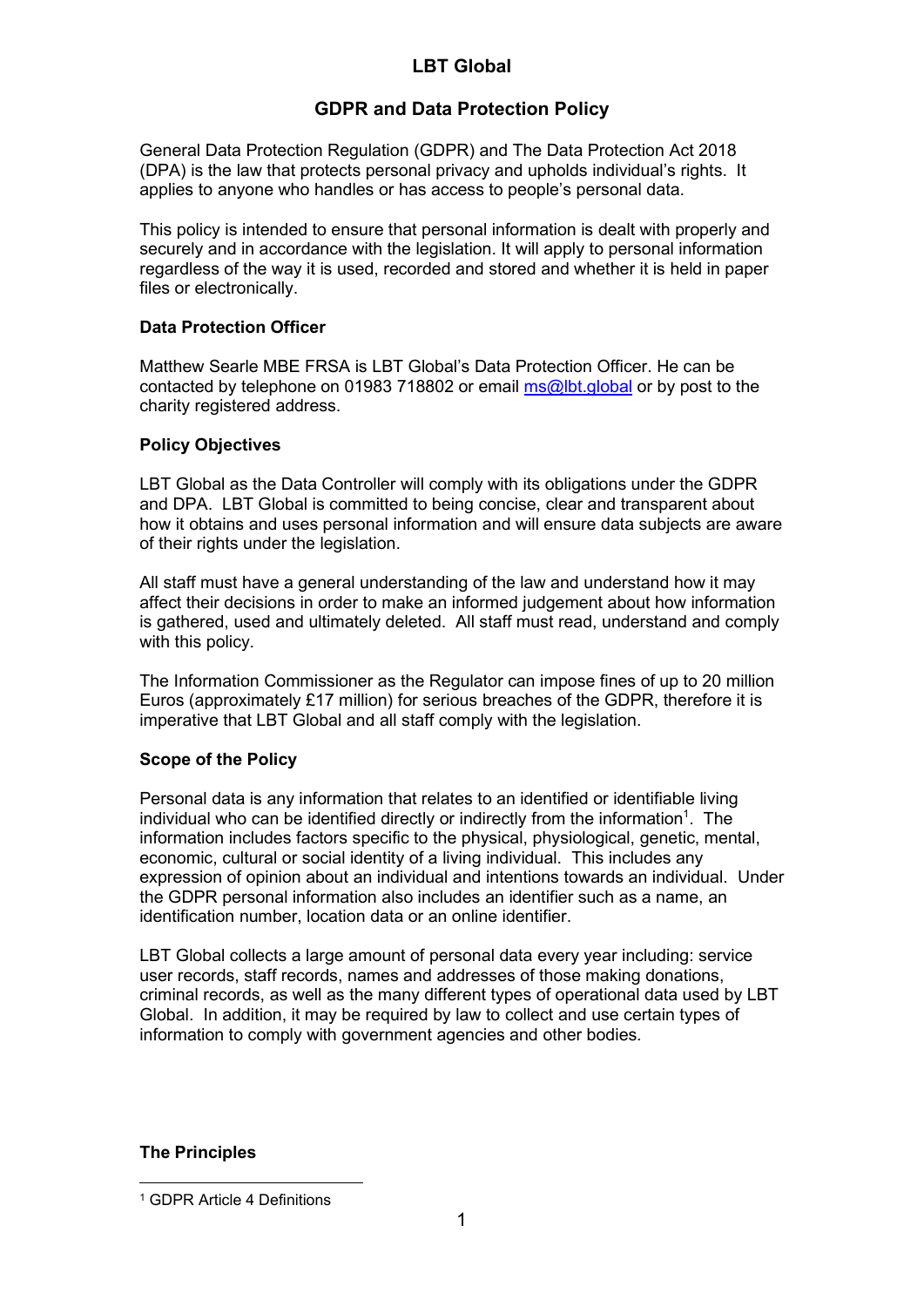The principles set out in the GDPR must be adhered to when processing personal data:

- 1. Personal data must be processed lawfully, fairly and in a transparent manner (lawfulness, fairness and transparency)
- 2. Personal data shall be collected for specified, explicit and legitimate purposes and not further processed in a manner that is incompatible with those purposes (purpose limitation)
- 3. Personal data shall be adequate, relevant and limited to what is necessary in relation to the purpose(s) for which they are processed (data minimisation)
- 4. Personal data shall be accurate and where necessary kept up to date and every reasonable step must be taken to ensure that personal data that are inaccurate are erased or rectified without delay (accuracy).
- 5. Personal data shall be kept in a form which permits identification of data subjects for no longer than is necessary for the purpose for which the personal data is processed (storage limitation)
- 6. Appropriate technical and organisational measures shall be taken to safeguard the rights and freedoms of the data subject and to ensure that personal information are processed in a manner that ensures appropriate security of the personal data and protects against unauthorised or unlawful processing of personal data and against accidental loss or destruction of, or damage to, personal data (integrity and confidentiality).

# Transfer Limitation

In addition, personal data shall not be transferred to a country outside the EEA unless that country or territory ensures an adequate level of protection for the rights and freedoms of data subjects in relation to the processing of personal data as determined by the European Commission or where the organisation receiving the data has provided adequate safeguards<sup>2</sup>.

This means that individuals' rights must be enforceable and effective legal remedies for individuals must be available following the transfer. It may also be possible to transfer data where the data subject has provided explicit consent or for other limited reasons. Staff should contact the DPO if they require further assistance with a proposed transfer of personal data outside of the EEA.

 $2$  These may be provided by a legally binding agreement between public authorities or bodies, standard data protection clauses provided by the ICO or certification under an approved mechanism.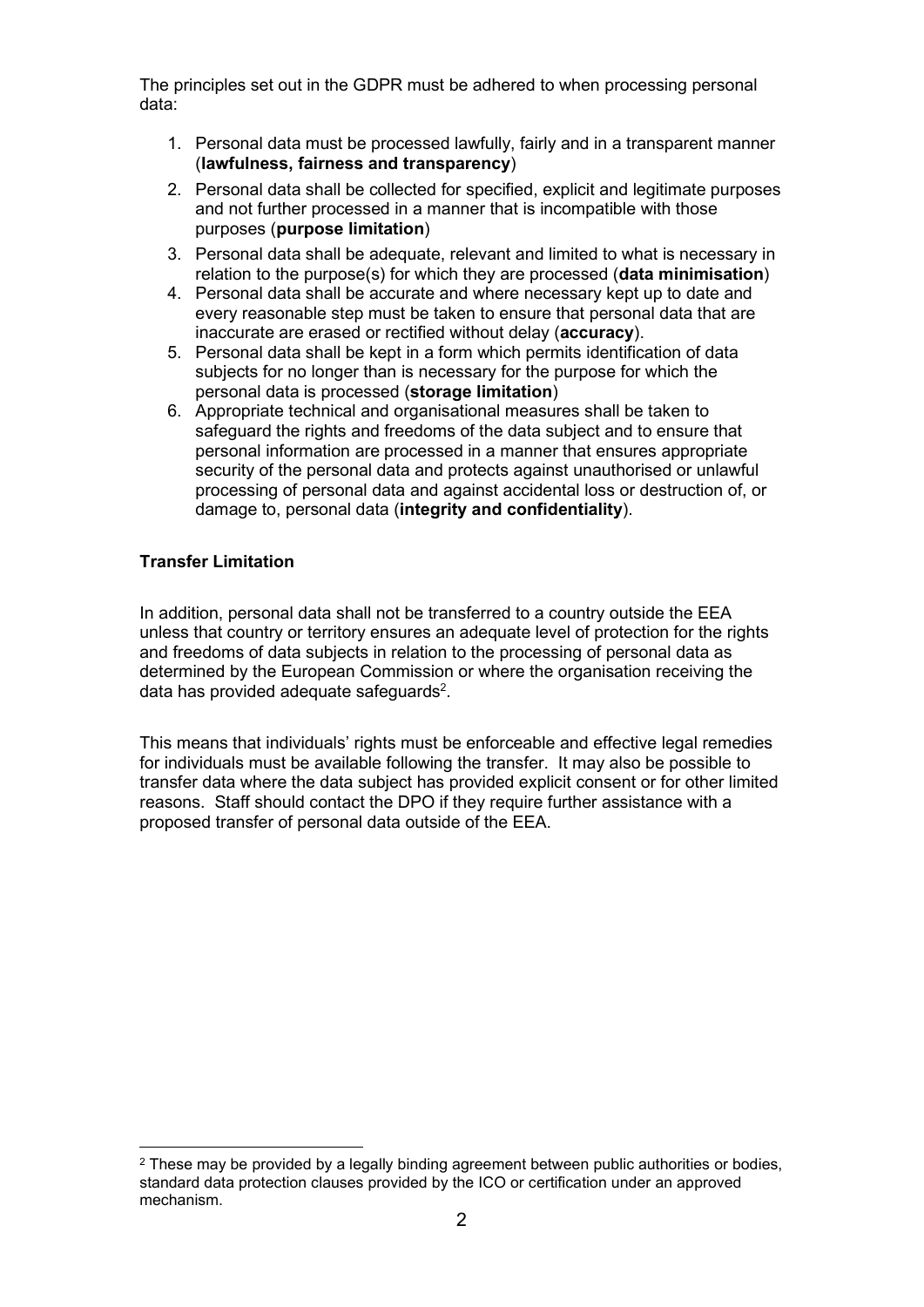# Lawful Basis for processing personal information

Before any processing activity starts for the first time, and then regularly afterwards, the purpose(s) for the processing activity and the most appropriate lawful basis (or bases) for that processing must be selected:

- Processing is necessary for the performance of a task carried out in the public interest or in the exercise of official authority vested in LBT Global
- Processing is necessary for the performance of a contract to which the data subject is party, or in order to take steps at the request of the data subject prior to entering into a contract
- Processing is necessary for compliance with a legal obligation to which the data controller is subject
- Processing is necessary in order to protect the vital interests of the data subject or of another natural person.
- Processing is necessary for the purposes of the legitimate interests pursued by the data controller or by a third party. $3$
- The data subject has given consent to the processing of his or her data for one or more specific purposes. Agreement must be indicated clearly either by a statement or positive action to the processing. Consent requires affirmative action so silence, pre-ticked boxes or inactivity are unlikely to be sufficient. If consent is given in a document which deals with other matters, the consent must be kept separate from those other matters.
- Clearly in the cases of missing people and those unable to give consent, such consent will not be obtained. However, LBT Global has documented justifications for collecting, storing and acting upon such data relating to those subjects, as well as processes when the missing or incapacitated person is recovered or later able.
- Data subjects must be easily able to withdraw consent to processing at any time and withdrawal must be promptly honoured. Consent may need to be reviewed if personal data is intended to be processed for a different and incompatible purpose which was not disclosed when the data subject first gave consent.

The decision as to which lawful basis applies must be documented, to demonstrate compliance with the data protection principles and include information about both the purposes of the processing and the lawful basis for it in LBT Global's relevant privacy notice(s).

When determining whether legitimate interests are the most appropriate basis for lawful processing, a legitimate interests assessment must be carried out and

<sup>&</sup>lt;sup>3</sup> The GDPR states that legitimate interests do not apply to processing carried out by public authorities in the performance of their tasks, Article 6 However, the ICO indicates that where there are other legitimate purposes outside the scope of the tasks as a public authority, legitimate interests may be considered where appropriate (particularly relevant for public authorities with commercial interests).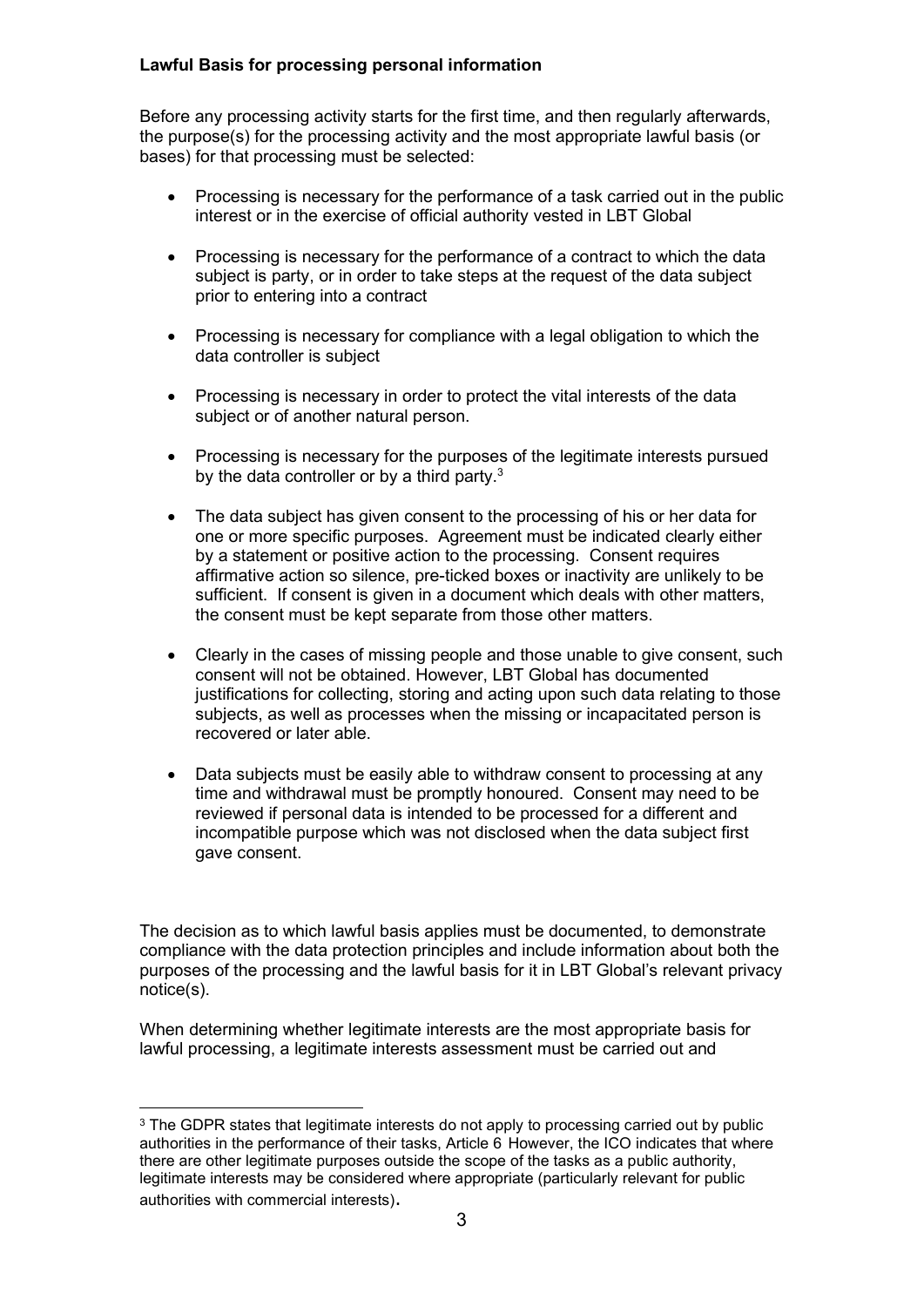recorded. Where a significant privacy impact is identified, a data protection impact assessment (DPIA) may also need to be conducted.

(LBT Global conducts DPIAs at the commencement of any new missing persons case).

# Sensitive Personal Information

Processing of sensitive personal information (known as 'special categories of personal data') is prohibited<sup>4</sup> unless a lawful special condition for processing is identified.

Sensitive personal information is data which reveals racial or ethnic origin, political opinions, religious or philosophical beliefs, trade union membership, sex life or orientation or is genetic or biometric data which uniquely identifies a natural person.

Sensitive personal information will only be processed if:

- There is a lawful basis for doing so as identified on previous page
- One of the special conditions for processing sensitive personal information applies:
	- (a) the individual ('data subject') has given explicit consent (which has been clearly explained in a Privacy Notice)
	- (b) the processing is necessary for the purposes of exercising the employment law rights or obligations of LBT Global or the data subject
	- (c) the processing is necessary to protect the data subject's vital interests, and the data subject is physically incapable of giving consent
	- (d) the processing is carried out in the course of its legitimate activities with appropriate safeguards by a foundation, association or any other not-for-profit body with a political, philosophical, religious or trade-union aim
	- (e) the processing relates to personal data which are manifestly made public by the data subject
	- (f) the processing is necessary for the establishment, exercise or defence of legal claims
	- (g) the processing is necessary for reasons of substantial public interest
	- (h) the processing is necessary for purposes of preventative or occupational medicine, for the assessment of the working capacity of the employee, the provision of social care and the management of social care systems or services
	- (i) the processing is necessary for reasons of public interest in the area of public health.

LBT Global's privacy notice(s) set out the types of sensitive personal information that it processes, what it is used for, the lawful basis for the processing and the special condition that applies.

Sensitive personal information will not be processed until an assessment has been made of the proposed processing as to whether it complies with the criteria above and the individual has been informed (by way of a privacy notice or consent) of the nature of the processing, the purposes for which it is being carried out and the legal basis for it.

<sup>4</sup> GDPR, Article 9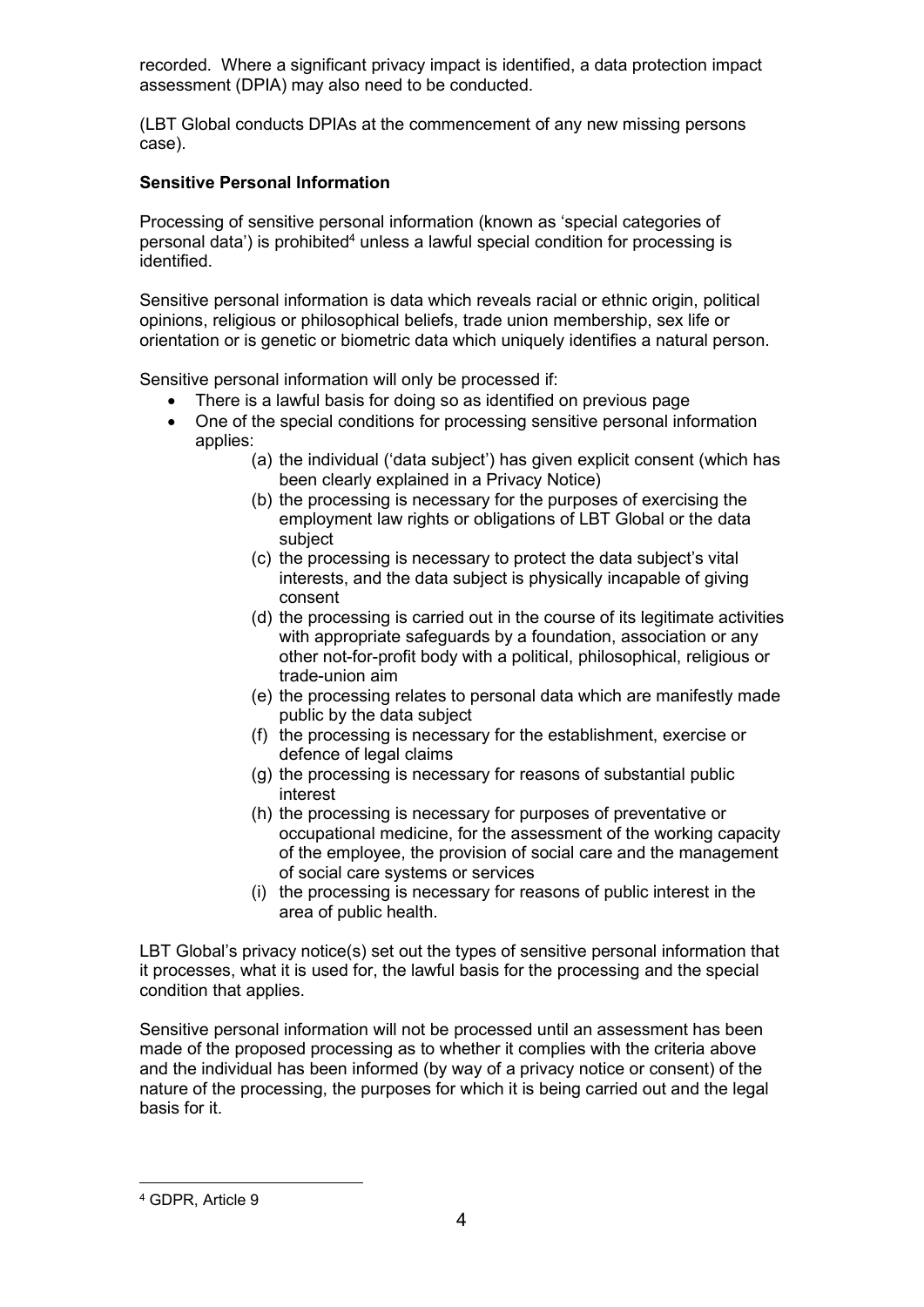Unless LBT Global can rely on another legal basis of processing, explicit consent is usually required for processing sensitive personal data. Evidence of consent will need to be captured and recorded so that LBT Global can demonstrate compliance with the GDPR.

# Automated Decision Making

Where LBT Global carries out automated decision making (including profiling) it must meet all the principles and have a lawful basis for the processing. Explicit consent will usually be required for automated decision making (unless it is authorised by law or it is necessary for the performance of or entering into a contract).

Additional safeguards and restrictions apply in the case of solely automated decisionmaking, including profiling. LBT Global must as soon as reasonably possible notify the data subject in writing that a decision has been taken based on solely automated processing and that the data subject may request LBT Global to reconsider or take a new decision. If such a request is received staff must contact the DPO as LBT Global must reply within 21 days.

# Data Protection Impact Assessments (DPIA)

All data controllers are required to implement 'Privacy by Design' when processing personal data.

This means LBT Global's processes must embed privacy considerations and incorporate appropriate technical and organisational measures (like pseudonymisation) in an effective manner to ensure compliance with data privacy principles.

Where processing is likely to result in high risk to an individual's data protection rights (for example where a new technology is being implemented) a DPIA must be carried out to assess:

- whether the processing is necessary and proportionate in relation to its purpose
- $\bullet$  the risks to individuals
- what measures can be put in place to address those risks and protect personal information.

When carrying out a DPIA, staff should seek the advice of the DPO for support and guidance and once complete, refer the finalised document to the DPO for sign off.

### Documentation and records

Written records of processing activities must be kept and recorded including:

- the name(s) and details of individuals or roles that carry out the processing
- the purposes of the processing
- a description of the categories of individuals and categories of personal data
- categories of recipients of personal data
- details of transfers to third countries, including documentation of the transfer mechanism safeguards in place
- retention schedules
- a description of technical and organisational security measures.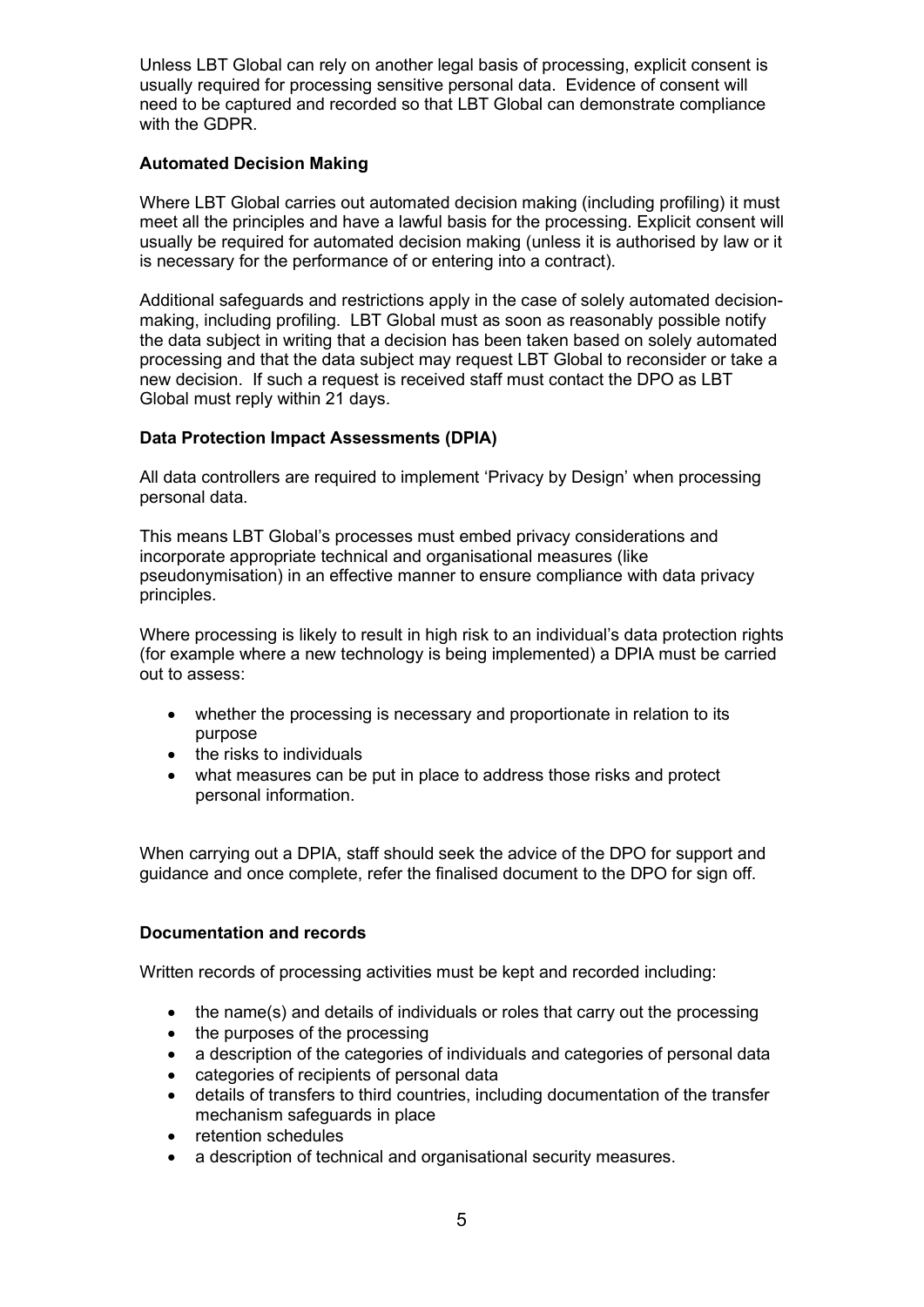As part of LBT Global's record of processing activities the DPO will document, or link to documentation on:

- information required for privacy notices
- records of consent
- controller-processor contracts
- the location of personal information;
- DPIAs and
- Records of data breaches.

Records of processing of sensitive information are kept on:

- The relevant purposes for which the processing takes place, including why it is necessary for that purpose
- The lawful basis for our processing and
- Whether the personal information is retained or erased in accordance with the Retention Schedule and, if not, the reasons for not following the policy.

LBT Global should conduct regular reviews of the personal information it processes and update its documentation accordingly. This may include:

- Carrying out information audits to find out what personal information is held
- Talking to staff about their processing activities
- Reviewing policies, procedures, contracts and agreements to address retention, security and data sharing.

#### Privacy Notice

LBT Global will issue privacy notices as required, informing data subjects about the personal information that it collects and holds relating to individual data subjects, how individuals can expect their personal information to be used and for what purposes.

When information is collected directly from data subjects, including for HR or employment purposes, the data subject shall be given all the information required by the GDPR including the identity of the DPO, how and why LBT Global will use, process, disclose, protect and retain that personal data through a privacy notice (which must be presented when the data subject first provides the data).

When information is collected indirectly (for example from a third party or publicly available source) the data subject must be provided with all the information required by the GDPR as soon as possible after collecting or receiving the data. LBT Global must also check that the data was collected by the third party in accordance with the GDPR and on a basis which is consistent with the proposed processing of the personal data.

LBT Global will take appropriate measures to provide information in privacy notices in a concise, transparent, intelligible and easily accessible form, using clear and plain language.

#### Purpose Limitation

Personal data must be collected only for specified, explicit and legitimate purposes. It must not be further processed in any manner incompatible with those purposes.

Personal data must not be used for new, different or incompatible purposes from that disclosed when it was first obtained unless the data subject has been informed of the new purposes and they have consented where necessary.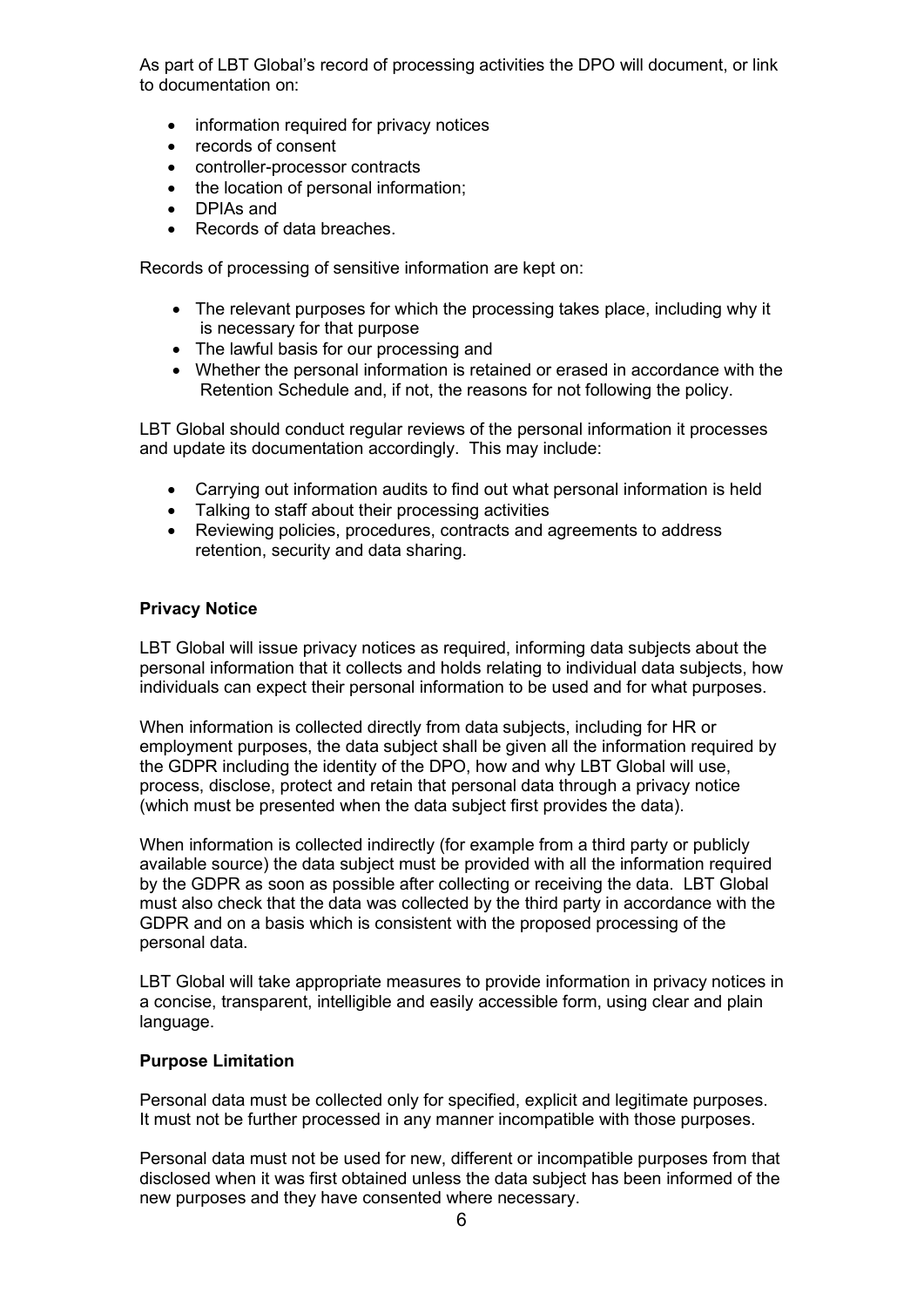### Data minimisation

Personal data must be adequate, relevant and limited to what is necessary in relation to the purposes for which it is processed.

Staff may only process data when their role requires it. Staff must not process personal data for any reason unrelated to their role.

LBT Global maintains a Retention Schedule to ensure personal data is deleted after a reasonable time for the purpose for which it was being held, unless a law requires such data to be kept for a minimum time. Staff must take all reasonable steps to destroy or delete all personal data that is held in its systems when it is no longer required in accordance with the Schedule. This includes requiring third parties to delete such data where applicable.

Staff must ensure that data subjects are informed of the period for which data is stored and how that period is determined in any applicable Privacy Notice.

### Individual Rights

Staff as well as any other 'data subjects' have the following rights in relation to their personal information:

- To be informed about how, why and on what basis that information is processed (see privacy notice)
- To obtain confirmation that personal information is being processed and to obtain access to it and certain other information, by making a subject access request.
- To have data corrected if it is inaccurate or incomplete
- To have data erased if it is no longer necessary for the purpose for which it was originally collected/processed, or if there are no overriding legitimate grounds for the processing ('the right to be forgotten')
- To restrict the processing of personal information where the accuracy of the information is contested, or the processing is unlawful (but you do not want the data to be erased) or where LBT Global no longer need the personal information, but you require the data to establish, exercise or defend a legal claim
- To restrict the processing of personal information temporarily where you do not think it is accurate (and LBT Global are verifying whether it is accurate), or where you have objected to the processing (and LBT Global are considering whether LBT Global's legitimate grounds override your interests)
- In limited circumstances to receive or ask for their personal data to be transferred to a third party in a structured, commonly used and machinereadable format
- To withdraw consent to processing at any time (if applicable)
- To request a copy of an agreement under which personal data is transferred outside of the EEA.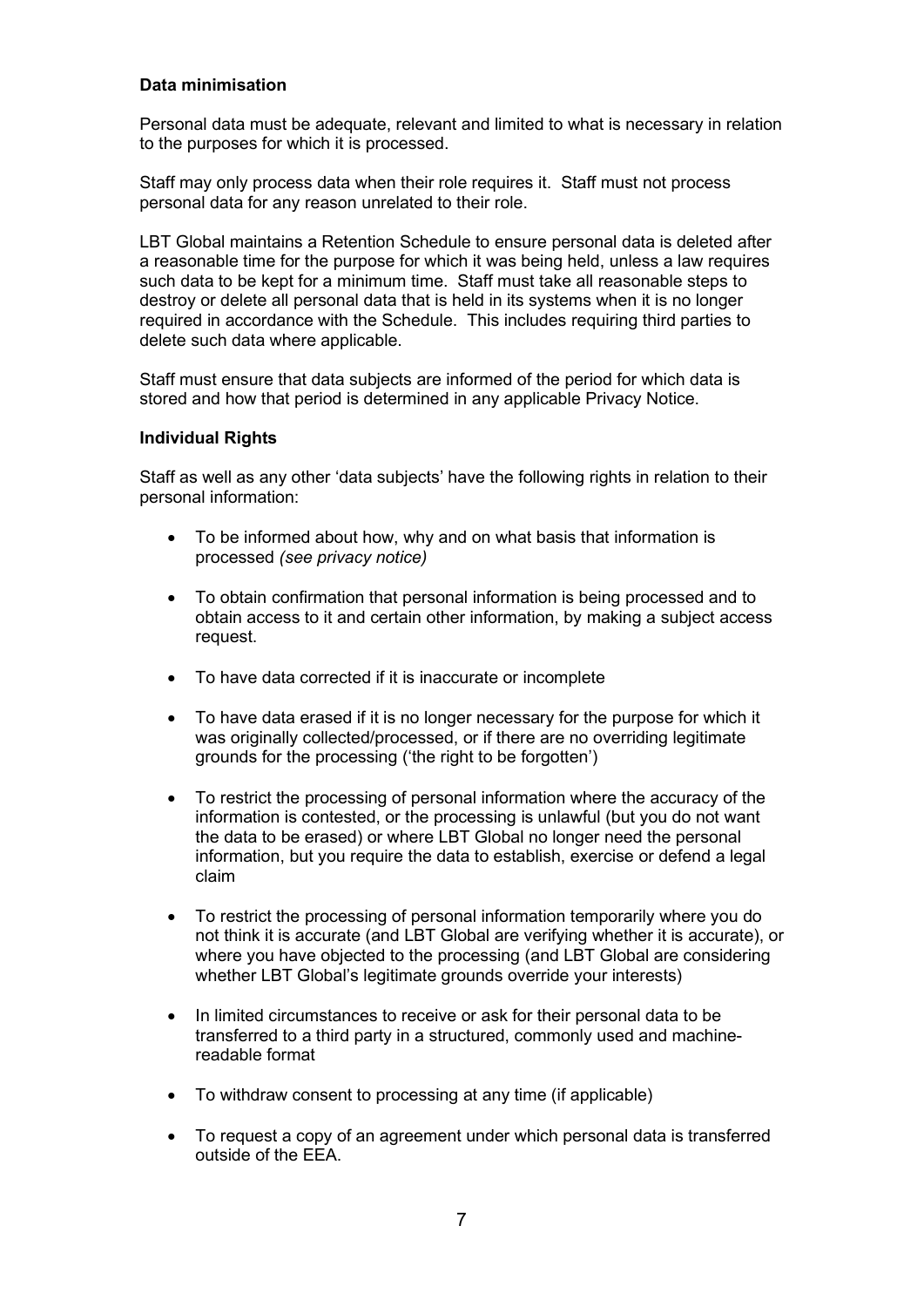- To object to decisions based solely on automated processing, including profiling
- To be notified of a data breach which is likely to result in high risk to their rights and obligations
- To make a complaint to the ICO or a Court.

# Individual Responsibilities

During their employment, staff may have access to the personal information of other members of staff, suppliers, service users or the public. LBT Global expects staff to help meet its data protection obligations to those individuals.

If you have access to personal information, you must:

- only access the personal information that you have authority to access and only for authorised purposes
- only allow other staff to access personal information if they have appropriate authorisation
- only allow individuals who are not staff to access personal information if you have specific authority to do so
- keep personal information secure (e.g. by complying with rules on access to premises, computer access, password protection and secure file storage and destruction in accordance with LBT Global's policies).
- not remove personal information, or devices containing personal information (or which can be used to access it) from LBT Global's premises unless appropriate security measures are in place (such as pseudonymisation, encryption and password protection) to secure the information and the device
- not store personal information on local drives or on personal devices that are used for work purposes.

### Information Security

LBT Global will use appropriate technical and organisational measures to keep personal information secure, to protect against unauthorised or unlawful processing and against accidental loss, destruction or damage.

All staff are responsible for keeping information secure in accordance with the legislation and must follow LBT Global's acceptable usage policy.

LBT Global will develop, implement and maintain safeguards appropriate to its size, scope and business, its available resources, the amount of personal data that it owns or maintains on behalf of others and identified risks (including use of encryption and pseudonymisation where applicable). It will regularly evaluate and test the effectiveness of those safeguards to ensure security of processing.

Staff must guard against unlawful or unauthorised processing of personal data and against the accidental loss of, or damage to, personal data. Staff must exercise particular care in protecting sensitive personal data from loss and unauthorised access, use or disclosure.

Staff must follow all procedures and technologies put in place to maintain the security of all personal data from the point of collection to the point of destruction. Staff may only transfer personal data to third-party service providers who agree in writing to comply with the required policies and procedures and who agree to put adequate measures in place, as requested.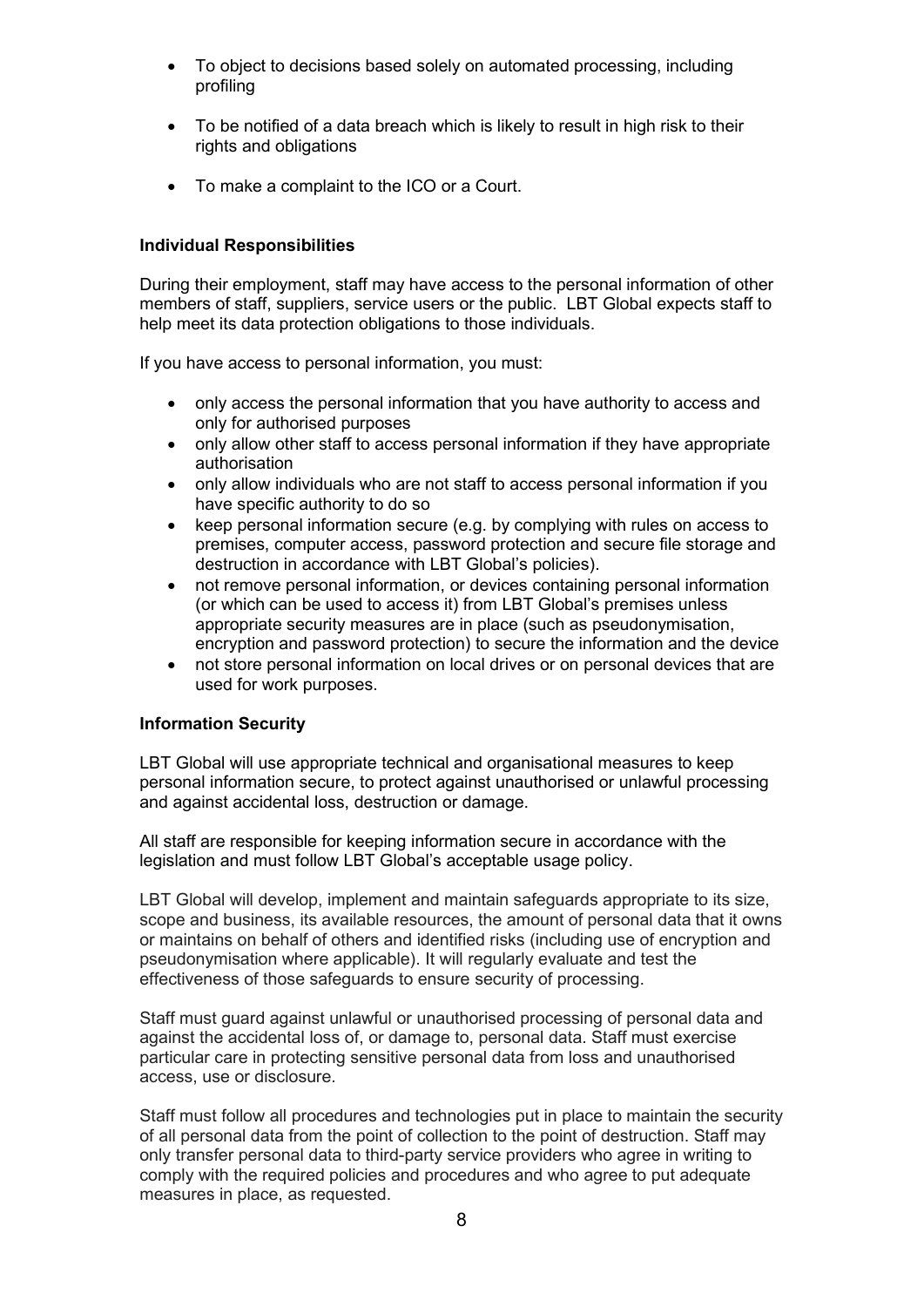Staff must maintain data security by protecting the confidentiality, integrity and availability of the personal data, defined as follows:

Confidentiality means that only people who have a need to know and are authorised to use the personal data can access it.

Integrity means that personal data is accurate and suitable for the purpose for which it is processed.

Availability means that authorised users can access the personal data when they need it for authorised purposes.

Staff must comply with and not attempt to circumvent the administrative, physical and technical safeguards LBT Global has implemented and maintains in accordance with the GDPR and DPA.

Where LBT Global uses external organisations to process personal information on its behalf, additional security arrangements need to be implemented in contracts with those organisations to safeguard the security of personal information. Contracts with external organisations must provide that:

- the organisation may only act on the written instructions of LBT Global
- those processing data are subject to the duty of confidence
- appropriate measures are taken to ensure the security of processing
- sub-contractors are only engaged with the prior consent of LBT Global and under a written contract
- the organisation will assist LBT Global in providing subject access and allowing individuals to exercise their rights in relation to data protection
- the organisation will delete or return all personal information to LBT Global as requested at the end of the contract
- the organisation will submit to audits and inspections, provide LBT Global with whatever information it needs to ensure that they are both meeting their data protection obligations, and tell LBT Global immediately if it does something infringing data protection law.

Before any new agreement involving the processing of personal information by an external organisation is entered into, or an existing agreement is altered, the relevant staff must seek approval from the DPO.

#### Storage and retention of personal information

Personal data will be kept securely in accordance with LBT Global's data protection obligations.

Personal data should not be retained for any longer than necessary. The length of time data should be retained will depend upon the circumstances, including the reasons why personal data was obtained.

Personal information that is no longer required will be deleted in accordance with LBT Globals Record Retention Schedule.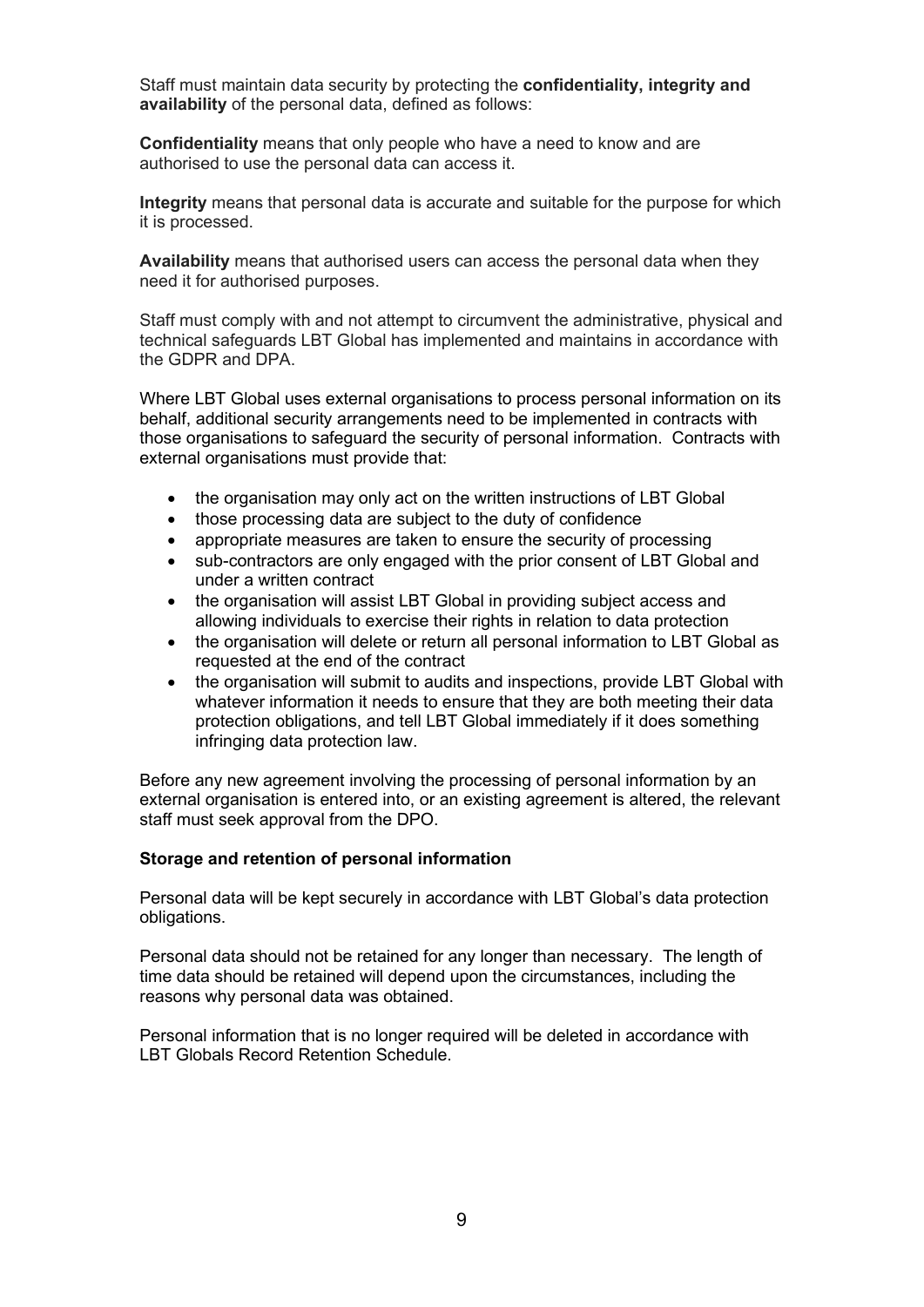# Data breaches

A data breach may take many different forms:

- Loss or theft of data or equipment on which personal information is stored
- Unauthorised access to or use of personal information either by a member of staff or third party
- Loss of data resulting from an equipment or systems (including hardware or software) failure
- Human error, such as accidental deletion or alteration of data
- Unforeseen circumstances, such as a fire or flood
- Deliberate attacks on IT systems, such as hacking, viruses or phishing scams
- Blagging offences where information is obtained by deceiving the organisation which holds it

LBT Global must report a data breach to the Information Commissioner's Office (ICO) without undue delay and where possible within 72 hours, if the breach is likely to result in a risk to the rights and freedoms of individuals. LBT Global must also notify the affected individuals if the breach is likely to result in a high risk to their rights and freedoms.

Staff should ensure they inform the DPO immediately that a data breach is discovered and make all reasonable efforts to recover the information, following LBT Global's agreed breach reporting process.

# **Training**

LBT Global will ensure that staff are adequately trained regarding their data protection responsibilities.

# Consequences of a failure to comply

LBT Global takes compliance with this policy very seriously. Failure to comply puts data subjects whose personal information is being processed at risk and carries the risk of significant civil and criminal sanctions for the individual and LBT Global and may in some circumstances amount to a criminal offence by the individual.

Any failure to comply with any part of this policy may lead to disciplinary action under LBT Global's procedures and this action may result in dismissal for gross misconduct. If a non-employee breaches this policy, they may have their contract terminated with immediate effect.

If you have any questions or concerns about this policy, you should contact your line manager or LBT Global's DPO.

### Review of Policy

This policy will be updated as necessary to reflect best practice or amendments made to the GDPR or DPA.

# The Supervisory Authority in the UK

Please follow this link to the ICO's website (https://ico.org.uk/) which provides detailed guidance on a range of topics including individuals' rights, data breaches, dealing with subject access requests, how to handle requests from third parties for personal data etc.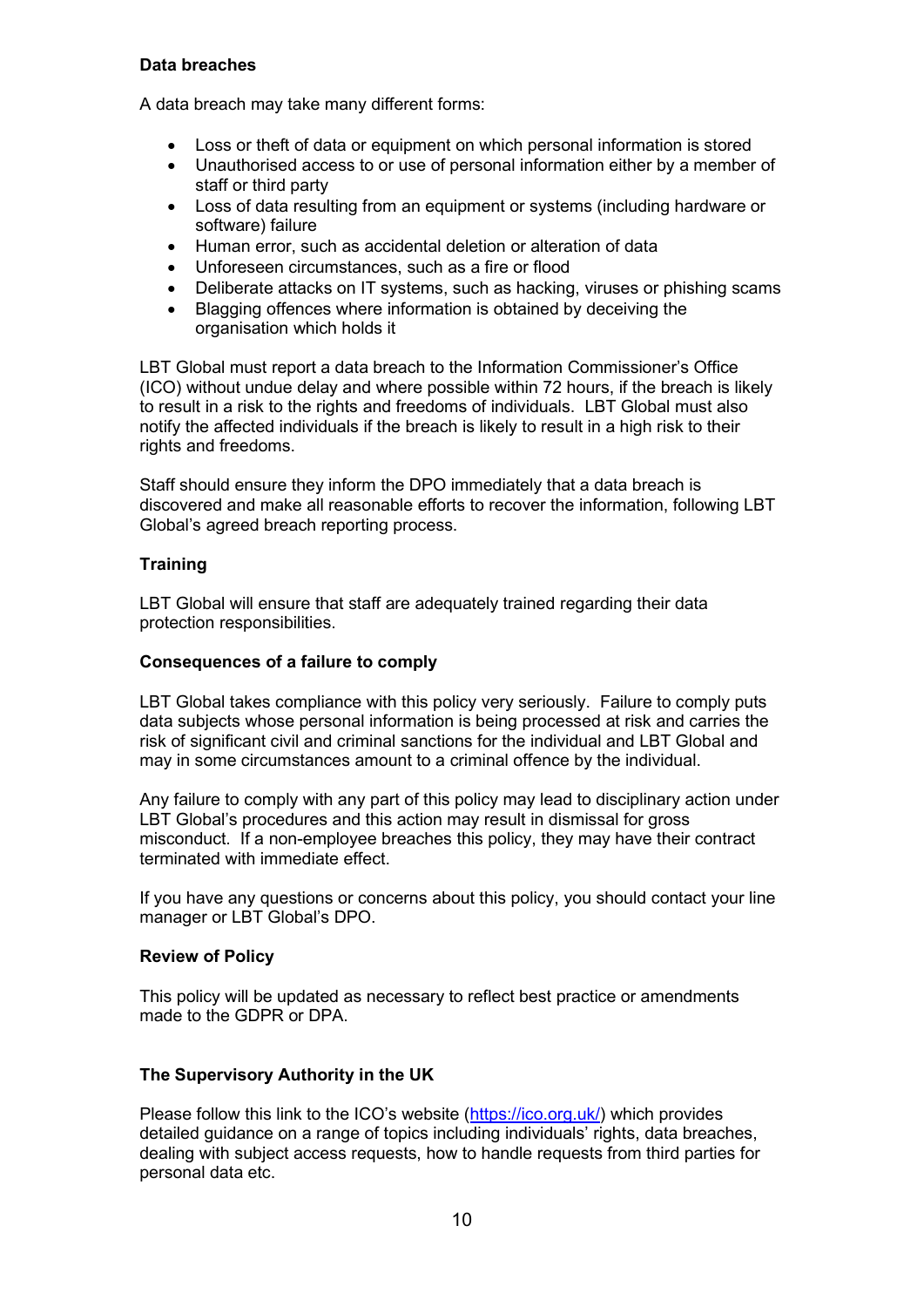# Glossary

Automated Decision-Making (ADM): when a decision is made which is based solely on automated processing (including profiling) which produces legal effects or significantly affects an individual. The GDPR prohibits automated decision-making (unless certain conditions are met) but not automated processing.

Automated Processing: any form of automated processing of personal data consisting of the use of personal data to evaluate certain personal aspects relating to an individual, in particular to analyse or predict aspects concerning that individual's performance at work, economic situation, health, personal preferences, interests, reliability, behaviour, location or movements. profiling is an example of automated processing.

Consent: agreement which must be freely given, specific, informed and be an unambiguous indication of the data subject's wishes by which they, by a statement or by a clear positive action, which signifies agreement to the processing of personal data relating to them.

Data Controller means the natural or legal person, public authority, agency or other body which, alone or jointly with others, determines the purposes and means of the processing of personal data. It is responsible for establishing practices and policies in line with the GDPR. LBT Global is the Data Controller of all personal data relating to its pupils, parents and staff.

Data Subject: a living, identified or identifiable individual about whom we hold personal data. Data Subjects may be nationals or residents of any country and may have legal rights regarding their personal data.

Data Privacy Impact Assessment (DPIA): tools and assessments used to identify and reduce risks of a data processing activity. DPIA can be carried out as part of Privacy by Design and should be conducted for all major systems or business change programs involving the processing of personal data.

Data Protection Officer (DPO): the person required to be appointed in public authorities under the GDPR. At St Helens Primary School the DPO is Matthew Searle MBE, a Governor. He can be contacted through LBT Global office or directly via email to matthew.searle@sthelenspri.iow.sch.uk

EEA: the 28 countries in the EU, and Iceland, Liechtenstein and Norway.

Explicit Consent: consent which requires a very clear and specific statement (not just action).

General Data Protection Regulation (GDPR): General Data Protection Regulation  $((EU)$  2016/679). Personal data is subject to the legal safeguards specified in the GDPR.

Personal data is any information relating to an identified or identifiable natural person (data subject) who can be identified, directly or indirectly by reference to an identifier such as a name, identification number, location data, an online identifier or to one or more factors specific to the physical, physiological, genetic, mental, economic, cultural or social identity of that natural person. Personal data includes sensitive personal data and pseudonymised personal data but excludes anonymous data or data that has had the identity of an individual permanently removed. Personal data can be factual (for example, a name, email address, location or date of birth) or an opinion about that person's actions or behaviour.